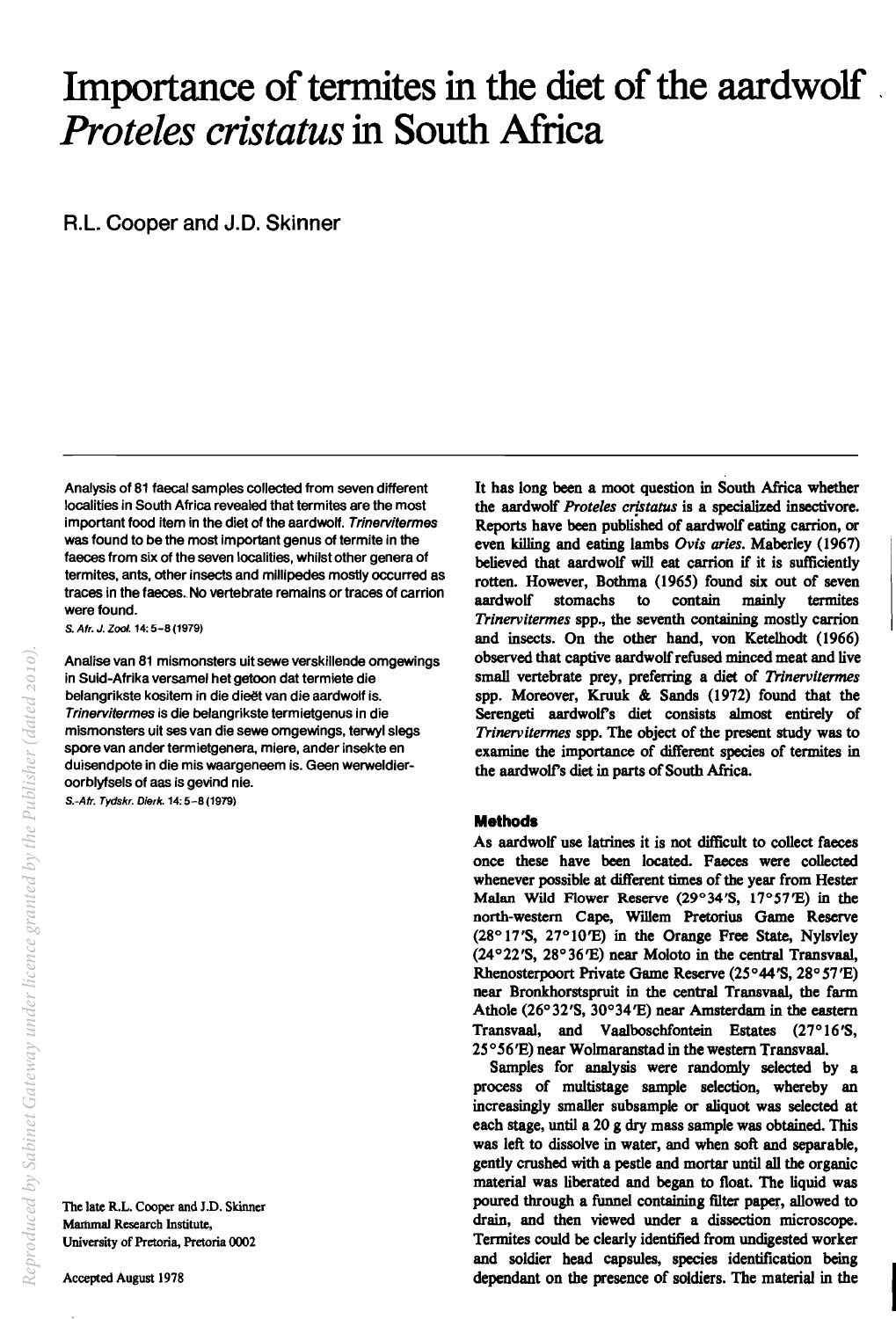|                            |                             | <b>Nylsvley</b><br>$(n = 6)^n$                                                                                                                  |                      |                            |             |                                 |        | Lecufontein<br>$(n = 21)$ |                             |               |             |                          |               | Hester Malan<br>$(n = 27)$ |                             |                |             |                         |       | Vaalboschfontein<br>$(n = 12)$ |                            |       |             |                                                                                                                                                                                                                                                 |  |
|----------------------------|-----------------------------|-------------------------------------------------------------------------------------------------------------------------------------------------|----------------------|----------------------------|-------------|---------------------------------|--------|---------------------------|-----------------------------|---------------|-------------|--------------------------|---------------|----------------------------|-----------------------------|----------------|-------------|-------------------------|-------|--------------------------------|----------------------------|-------|-------------|-------------------------------------------------------------------------------------------------------------------------------------------------------------------------------------------------------------------------------------------------|--|
| Date                       | Summer $(3)^n$<br>25 Sep 76 |                                                                                                                                                 |                      | Winter $(3)$<br>May-Sep 76 |             | Summer (3)<br>Dec 76-<br>Apr 77 |        |                           | Winter $(18)$<br>May-Aug 76 |               |             | Summer $(6)$<br>6 Oct 76 |               |                            | Winter $(21)$<br>Apr-Aug 76 |                |             | Summer(3)<br>Jan-Apr 77 |       |                                | Winter $(9)$<br>May-Jun 77 |       |             |                                                                                                                                                                                                                                                 |  |
| Category                   |                             | %P <sup>b</sup> %0 <sup>c</sup> IV <sup>d</sup> %P <sup>b</sup> %0 <sup>c</sup> IV <sup>d</sup> %P <sup>b</sup> %0 <sup>c</sup> IV <sup>d</sup> |                      |                            |             |                                 |        |                           |                             |               |             |                          |               |                            |                             |                |             |                         |       |                                |                            |       |             | %P <sup>b</sup> %0 <sup>c</sup> IV <sup>d</sup> %P <sup>b</sup> %0 <sup>c</sup> IV <sup>d</sup> %P <sup>b</sup> %0 <sup>c</sup> IV <sup>d</sup> %P <sup>b</sup> %0 <sup>c</sup> IV <sup>d</sup> %P <sup>b</sup> %0 <sup>c</sup> IV <sup>d</sup> |  |
| Trinervitermes sp.         |                             | 2 100                                                                                                                                           | 2                    |                            | 94 100 93,6 |                                 |        | 95 100 95,3               |                             |               | 94 100 94,5 |                          |               | 86 100 86,0                |                             |                | 94 100 93,9 |                         |       | 93 100 93,0                    |                            |       | 70 100 69,8 |                                                                                                                                                                                                                                                 |  |
| Hodotermes sp.             |                             | 95 100 94.6                                                                                                                                     |                      |                            | 3100        | 3                               |        |                           |                             | 0,5           | 220,1       |                          |               |                            |                             |                |             |                         |       |                                |                            | D.3   | 25          |                                                                                                                                                                                                                                                 |  |
| Microhodotermes sp.        |                             |                                                                                                                                                 |                      |                            |             |                                 |        |                           |                             |               |             |                          | 10            |                            |                             | 50 $5,2$   0,4 | 230,1       |                         |       |                                |                            |       |             |                                                                                                                                                                                                                                                 |  |
| Odontotermes sp.           |                             | $+$ 100                                                                                                                                         | $\ddot{\phantom{1}}$ | 0.3                        | 67          | 0,2                             |        |                           |                             |               |             |                          |               |                            |                             |                |             |                         | ┿     | 33                             | $\ddot{}$                  | 19    | 75          | 14                                                                                                                                                                                                                                              |  |
| Macrotermes sp.            |                             |                                                                                                                                                 |                      | ╈                          | 67          | $\ddot{}$                       |        |                           |                             |               |             |                          |               |                            |                             |                |             |                         |       |                                |                            |       |             |                                                                                                                                                                                                                                                 |  |
| Lepidotermes sp.           |                             |                                                                                                                                                 |                      |                            |             |                                 |        |                           |                             |               |             |                          |               |                            |                             |                |             |                         |       |                                |                            |       |             |                                                                                                                                                                                                                                                 |  |
| Formicidae                 | ┿                           | 100                                                                                                                                             | $\ddot{}$            | ┿                          | 33          | $\ddot{}$                       | $\div$ | 33                        | ┿                           | $ 0,1\rangle$ |             | 56 0,6                   |               | 100                        | 1,2                         | $ 0,1\rangle$  | 43          | $\div$                  | ┿     | 67                             | ┿                          | 3     | 75          |                                                                                                                                                                                                                                                 |  |
| Coleoptera                 | ┿                           | 33 <sub>1</sub>                                                                                                                                 | $\div$               |                            |             |                                 |        | 33                        | ┿                           |               |             |                          | $ 0,2\rangle$ | 33                         | $\ddot{}$                   | 0,8            | 38          | 0,3                     | +     | 67                             | $\div$                     |       | 50          | +                                                                                                                                                                                                                                               |  |
| Diptera pupae <sup>r</sup> |                             |                                                                                                                                                 |                      |                            |             |                                 |        |                           |                             | $\div$        | 22          | $\div$                   |               |                            |                             |                |             |                         |       |                                |                            |       |             |                                                                                                                                                                                                                                                 |  |
| <b>Other Insecta</b>       |                             |                                                                                                                                                 |                      | ┿                          | 67          | $\div$                          |        |                           |                             |               |             |                          |               |                            |                             |                |             |                         |       |                                |                            |       |             |                                                                                                                                                                                                                                                 |  |
| Myriapoda                  |                             |                                                                                                                                                 |                      |                            |             |                                 |        |                           |                             | ┿             | 6           | ┿                        |               |                            |                             |                |             |                         | ┿     | 67                             | $\div$                     |       |             |                                                                                                                                                                                                                                                 |  |
| % Plant content            |                             |                                                                                                                                                 |                      |                            |             |                                 |        |                           |                             |               |             |                          |               |                            |                             |                |             |                         |       |                                |                            |       | 8           |                                                                                                                                                                                                                                                 |  |
| % Sand in dry mass         |                             |                                                                                                                                                 |                      | 0,4                        |             |                                 | 15     |                           |                             | 12            |             |                          | 40            |                            |                             | 34             |             |                         | 15    |                                |                            | 22    |             |                                                                                                                                                                                                                                                 |  |
| Worker/Soldier ratio       | 50/50                       |                                                                                                                                                 |                      | 70/30                      |             |                                 | 50/50  |                           |                             | 59/41         |             |                          | 50/50         |                            |                             | 40/60          |             |                         | 50/50 |                                |                            | 47/53 |             |                                                                                                                                                                                                                                                 |  |

**Table 1** Contents of aardwolf faeces in summer and winter (66 samples from four localities)

<sup>\*</sup> Number of samples

Average % proportion in faeces

<sup>C</sup>Average % occurrence

d Importance value (see text)

 $e$  Present  $(+)$  but  $\leq 1,0%$ 

r Resuh of post-deposidon fly breeding

beaker which sank (and was therefore not included in this analysis) was viewed separately under a dissection microscope so that heavy Objects would not be overlooked.

Eighty-one such samples were selected from some 20 kg of faeces, examined, and all the food categories on each paper were counted in ten fields' of the microscope. Percentage proportion (by occurrence) was calculated as an average for ten fields. Species occurring in less than one per cent proportions were allocated a plus value (Table 1). Percentage occurrence was defmed as the number of times a food category occurred within a given number of analyses, as a percentage of the total given number of analyses. The percentage proportion and percentage occurrence of each food category was averaged for each locality, as well as for each season where possible, and importance values (IV) were calculated by the formula  $IV = (\%P \times \%O)/100$ , where %P is the average percentage proportion and %O is the average % occurrence. **betway** of a particle *by Sabinet* **By** *Cated* **by Cated by c** *c c <i>c c c c c c c c c c c c c c c c c c c c c c c*

#### **Results**

When the data are grouped into different seasons an idea of seasonal fluctuations in the importance of the different food categories can be obtained (see Table 1). *Trinervitermes*  spp. maintains a high importance value (IV) in all except the summer samples from Nylsvley, where it was only 2. This is due to the high average percentage proportion (%P) of *Hodotermes mossambicus,* namely 94,6%. The latter genus does not occur in large amounts in any other sample, but *Microhodotermes viator,* a closely related genus, is relatively important in the summer samples from Hester Malan  $(IV = 5,2)$ . Ants (Formicidae) occur in almost all the samples in small numbers, whilst *Odontotermes* sp. was only present in faeces from Nylsvley and Vaalboschfontein. *R*

This genus is relatively important in faeces from the latter locality, particularly in winter where the IV reaches 14,3. Diptera pupae are represented only in the Leeufontein winter samples, and were the result of post-deposition fly breeding.

The faecal content data for seven different localities is presented in Table 2. Athole, Willem Pretorius and Rhenosterpoort data should not be directly compared with the other localities since they are only representative of the summer period. A relatively high average percentage occurrence (%0) value for *Odontotermes* sp. in the Nylsvley (83,3%) and Vaalboschfontein (61,1%) samples is noteworthy in view of the total absence of this genus in all other samples. On a visit to Vaalboschfontein high densities of *Odontotermes* sp. ventilation turrets were noticed near the area where some of the faeces were collected. Formicidae are important in the Vaalboschfontein and Rhenosterpoort samples  $(IV = 0,2 \text{ and } 13,7 \text{ respectively}).$ *Macrotermes* sp. occurred as traces in the Nylsvley samples, the only samples in which they were found. Coleoptera occur in faeces from all the localities, and are most important in the Hester Malan samples  $(IV = 0,21)$ . Other Insecta (mostly Hemiptera, Orthoptera and Coleoptera larvae) occur in small percentages in all but the Leeufontein samples.

The distribution records of aardwolf in South Africa are somewhat sparse (Fig. I), but the distribution of the genus *Trinervitermes* has been well documentated (Fig. 2).

All the areas where middens were located were in open areas, usually short grassveld in close proximity to where *Trinervitermes* were most active. This apparently has an important bearing on midden distribution. For example, the farm near Moloto was about 670 ha yet all the middens, some of which were not used frequently, were situated in an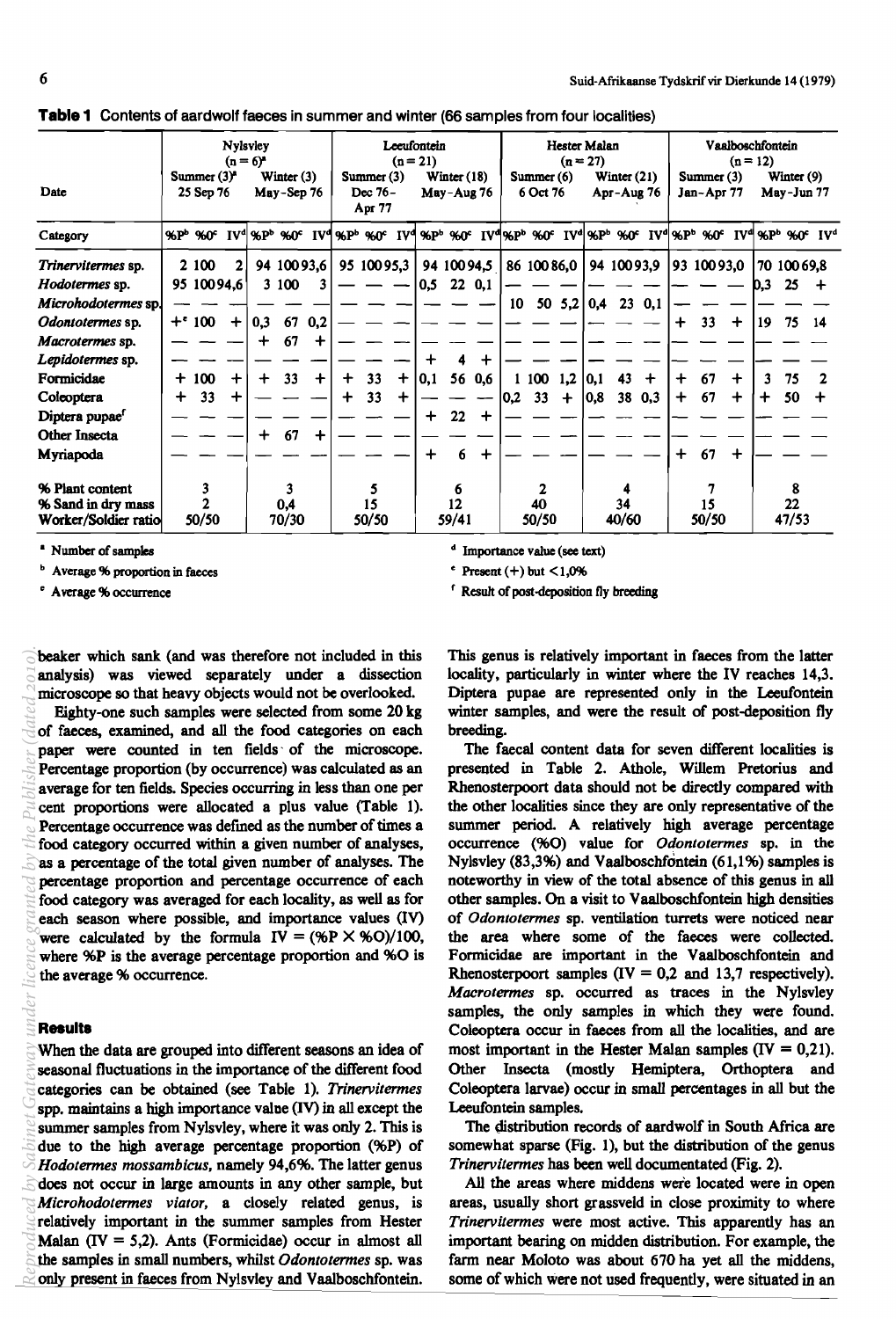| Date                                  |                  | <b>Nylsvley</b><br>$(n = 6)$ |                 | Leeufontein<br>$(n = 21)$<br>May-Aug 76 |      |                       | <b>Hester Malan</b><br>$(n = 27)$ |                                 |                 |                          | $(n = 12)$ | Vaalboschfontein |                           | <b>Athole</b><br>$(n = 6)$ |                 | WPGR <sup>*</sup><br>$(n=6)$<br>Oct 76- |                  |           | Rhenosterpoort<br>$(n = 3)$ |              |                            |  |
|---------------------------------------|------------------|------------------------------|-----------------|-----------------------------------------|------|-----------------------|-----------------------------------|---------------------------------|-----------------|--------------------------|------------|------------------|---------------------------|----------------------------|-----------------|-----------------------------------------|------------------|-----------|-----------------------------|--------------|----------------------------|--|
|                                       | May-Sept 76      |                              |                 | Dec 76-Jul 77                           |      |                       | Apr-Sep 76                        |                                 |                 | Jan-May 75               |            |                  | Jan-June 77               |                            |                 | <b>Jan 77</b>                           |                  |           | Feb-Jun 77                  |              |                            |  |
| Category                              | $\mathcal{R}P^b$ | 960°                         | IV <sup>d</sup> | l%P <sup>b</sup>                        | 960° | <b>IV<sup>d</sup></b> |                                   | %P <sup>b</sup> %0 <sup>c</sup> | IV <sup>4</sup> | $\mathscr{C}P^{\bullet}$ | 960°       | IV <sup>d</sup>  | $\mathbf{X}$ <sub>p</sub> | $%0^{\circ}$               | IV <sup>d</sup> | $\mathbf{R}$                            | 960 <sup>c</sup> | $[V^d]$   | $\mathcal{E}P^{\mathbf{b}}$ | $%0^{\circ}$ | $\mathbf{IV}^{\mathbf{d}}$ |  |
| Trinervitermes sp.                    | 48               |                              | 100 47,8        | 95                                      |      | 100 94,7              | 91                                |                                 | 100 91,2        | 77                       | 100 77,5   |                  | 91                        | 100 90,6                   |                 | 93                                      | 100 92,6         |           | 78                          |              | 100 78,0                   |  |
| Hodotermes sp.                        | 49               |                              | 100 48,8        | 0,4                                     |      | 17 0,06               |                                   |                                 |                 | 0,2                      | 17         | +                |                           |                            |                 |                                         |                  |           |                             |              |                            |  |
| Microhodotermes sp.                   |                  |                              |                 |                                         |      |                       | 4                                 | 32 <sub>2</sub>                 | 1,2             |                          |            |                  |                           |                            |                 |                                         |                  |           |                             |              |                            |  |
| Odontotermes sp.                      | 0,3              | 83                           | 0,3             |                                         |      |                       |                                   |                                 |                 | 13                       | 61         | 7,8              |                           |                            |                 |                                         |                  |           |                             |              |                            |  |
| Macrotermes sp.                       | $+$ $\cdot$      | 33                           | $\ddag$         |                                         |      |                       |                                   |                                 |                 |                          |            |                  |                           |                            |                 |                                         |                  |           |                             |              |                            |  |
| Lepidotermes sp.                      |                  |                              |                 | ╋                                       | 3    | ┿                     |                                   |                                 |                 |                          |            |                  |                           |                            |                 |                                         |                  |           |                             |              |                            |  |
| Formicidae                            | ┿                | 67                           | $\ddot{}$       | $\ddot{}$                               | 50   | $\div$                | 0,4                               | 51                              | 0.2             | 2                        | 72         | 1,4              | ╇                         | 67                         | ┿               | $\ddot{}$                               | 67               | $\ddot{}$ | 14                          | 100 13.7     |                            |  |
| Coleoptera                            | ┿                | 17                           | $\div$          | $\div$                                  | 8    | ┿                     | 0.6                               | 37                              | 0.2             | $\ddot{}$                | 55         | $\div$           | $\ddot{}$                 | 50                         | $\div$          | $\div$                                  | 50               | $\div$    | ┿                           | 33           | $\div$                     |  |
| Diptera pupae <sup>r</sup>            |                  |                              |                 | $\div$                                  | 17   | $\ddot{}$             |                                   |                                 |                 |                          |            |                  |                           |                            |                 |                                         |                  |           |                             |              |                            |  |
| Other Insecta                         | ╇                | 33                           | $\div$          |                                         |      |                       | ╇                                 |                                 | $\div$          | ┿                        | 5          | $\ddag$          | ┿                         | 17                         | $\div$          | $\ddot{}$                               | 33               | $\ddot{}$ | ╇                           | 67           | +                          |  |
| Myriapoda                             |                  |                              |                 | ┿                                       |      | ┿                     |                                   |                                 |                 |                          | 22         |                  |                           |                            |                 |                                         |                  |           |                             |              |                            |  |
| % Plant content<br>% Sand in dry mass |                  |                              |                 | 12                                      |      |                       | 4<br>36                           |                                 |                 | 19                       |            |                  |                           | 9<br>9                     |                 |                                         |                  |           |                             | 8<br>20      |                            |  |
| Worker/Soldier ratio                  | 60/40            |                              |                 | 59/41                                   |      |                       | 43/57                             |                                 |                 | 48/52                    |            |                  | 42/48                     |                            |                 | 56/44                                   |                  |           | 49/51                       |              |                            |  |

**Table 2** Average contents of aardwolf faeces (81 samples from seven localities)

• Willem Pretorius Game Reserve

 $<sup>b</sup>$  Average % proportion in faeces</sup>

Average % occurrence

 $d$  Importance value (see text)

• Present  $(+)$  but  $\leq 1.0\%$ 

r Result of post-deposition fly breeding

area of 12 ha with a density of 1/1,2 ha. Similarly at Hester Malan Wild Flower Reserve the density of middens for the whole Reserve was 1/700 ha but all the middens were located in an area of only about 100 ha giving an actual density of 1/14 ha.

### **Diacuaaion**

It must be stressed that the number of samples (81) relates to faecal samples and not to individual aardwolf. The number of aardwolf from which faeces were obtained is possibly about 20 individuals, though it may be more. The

 $\ddot{\cdot}$  .

possibility of biasing of results owing to unequal sample size can be practically disregarded on account of two factors. In the first place, multistage faecal sample selection allows for random representation of faecal constituents in the analysis, and secondly faeces were collected completely at random. The seven localities range from the extreme arid northwestern Cape, through the Transvaal grassveld and savannas, to the humid grassveld of the eastern Transvaal highlands.

The most important genus of termite was *Trinervitermes*  which occurred in all of the 81 samples, ranging from 1% to



Fig. I Known distribution of aardwolf in South Africa.



Fig. 2 Distribution of *Trtnervitermes* spp. in South Africa (after Coston 1963).